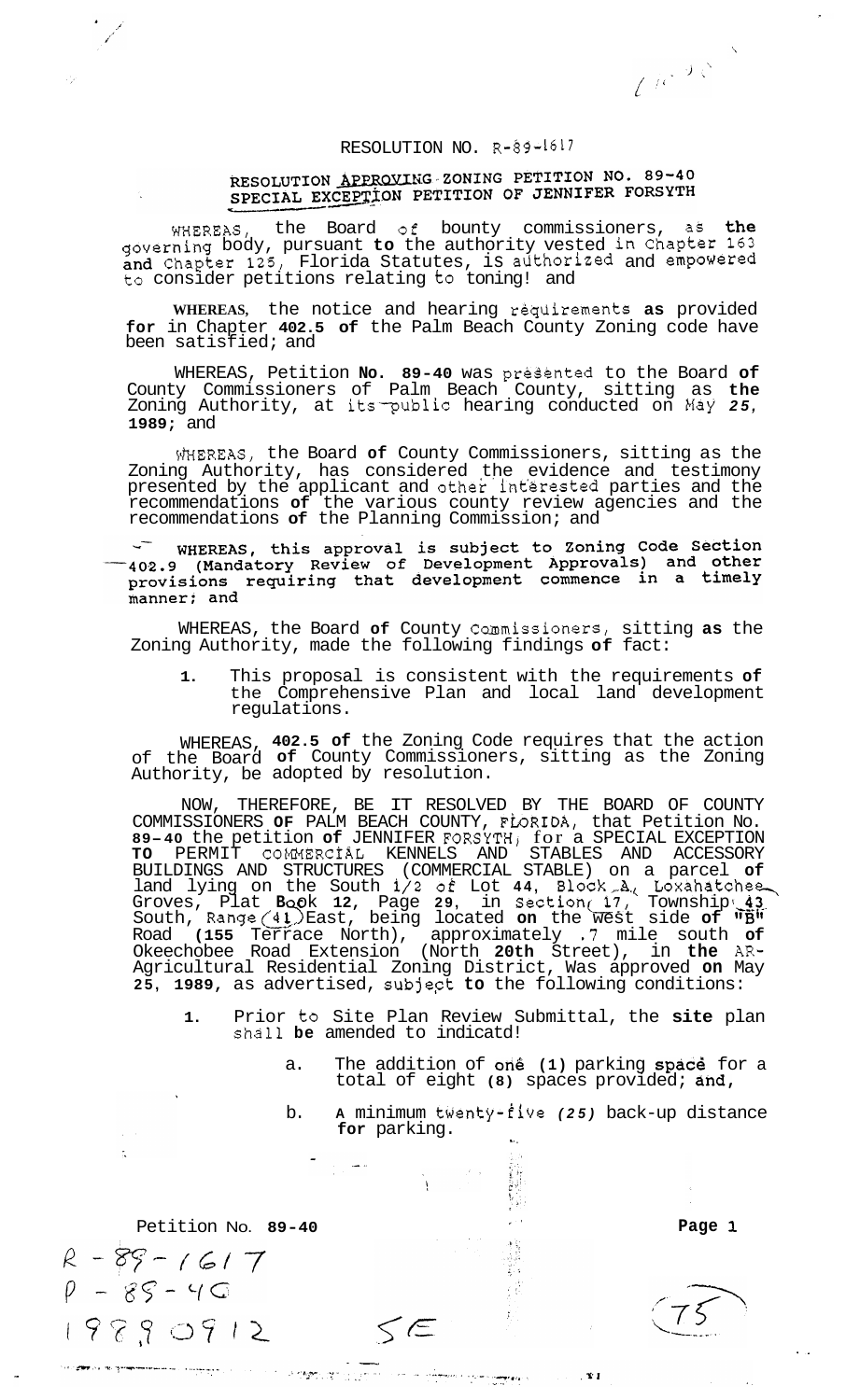- **2.** The use of the site shall be limited to the following:
	- a. **A** single family residence;
	- **b.** Fifteen **(15)** horses for border;
	- c. Five **(5)** riding lessons per day.
	- d. **A 12,600** square foot arena; and,  $-600$
	- e. **A** ninety **(90)** square foot tack room.
- **3.** The petitioner shall preserve existing native vegetation on site and shall incorporate the vegetation into the project design. Clearing **shall be**  limited to the developable areas, retention area and vehicular use areas. The areas for preservation shall receive appropriate protection from damage and disturbance in accordance with Section **500.36 of** the Zoning Code during the site development and construction phase.
- **4.** Prior to the removal of any vegetation the petitioner shall schedule a preclearing inspection with the Zoning Division.
- *5.* **No** outdoor loudspeaker system shall be permitted on site, except for a wireless microphone during horse training and instruction.<br>-
- **6. All** lighting shall be of low intensity, shielded and directed away from surrounding residential properties and rights-of-way.
- *7.* The application and engineering plans, calculations, etc. to construct well and/or septic tank must be submitted to the Health Department prior to site plan approval.
- *8.* The Developer shall provide discharge control and treatment for the stormwater runoff in accordance with all applicable agency requirements in effect at the time of the permit application. However, at a minimum, this development shall retain onsite the stormwater runoff generated by a three **(3)** year-one **(1)** hour storm with a total rainfall of **3** inches as required by the Permit Section, Land Development Division. In the event that the subject site abuts a Department **.of** Transportation maintained roadway, concurrent approval from the Florida Department **of**  Transportation will also be required. The drainage system shall be maintained in an acceptable condition as approved by the County Engineer. **In** the event that the drainage system is not adequately maintained as determined by the County Engineer, this matter Will be referred to the Code Enforcement Board for enforcement,
- **9.** The petitioner shall pay a Fair Share Fee in the amount and manner required by the "Fair Share Contribution for Road- Improvements Ordinancell as it presently exists or as it may from time to time be amended. The Fair Share **Fee** for this project presently is *\$938.00* **(35** trips **X \$26.79** per trip). -

..

**.I** .

 $\overline{z}$  and  $\overline{z}$ 

Petition **No. 89-40 Page 2 Page 2** 

ل الجائزية الياسية Samuel

 $\overline{a}$ 

' **L....** 

 $\sim$   $\sim$ 

 $\ddotsc$